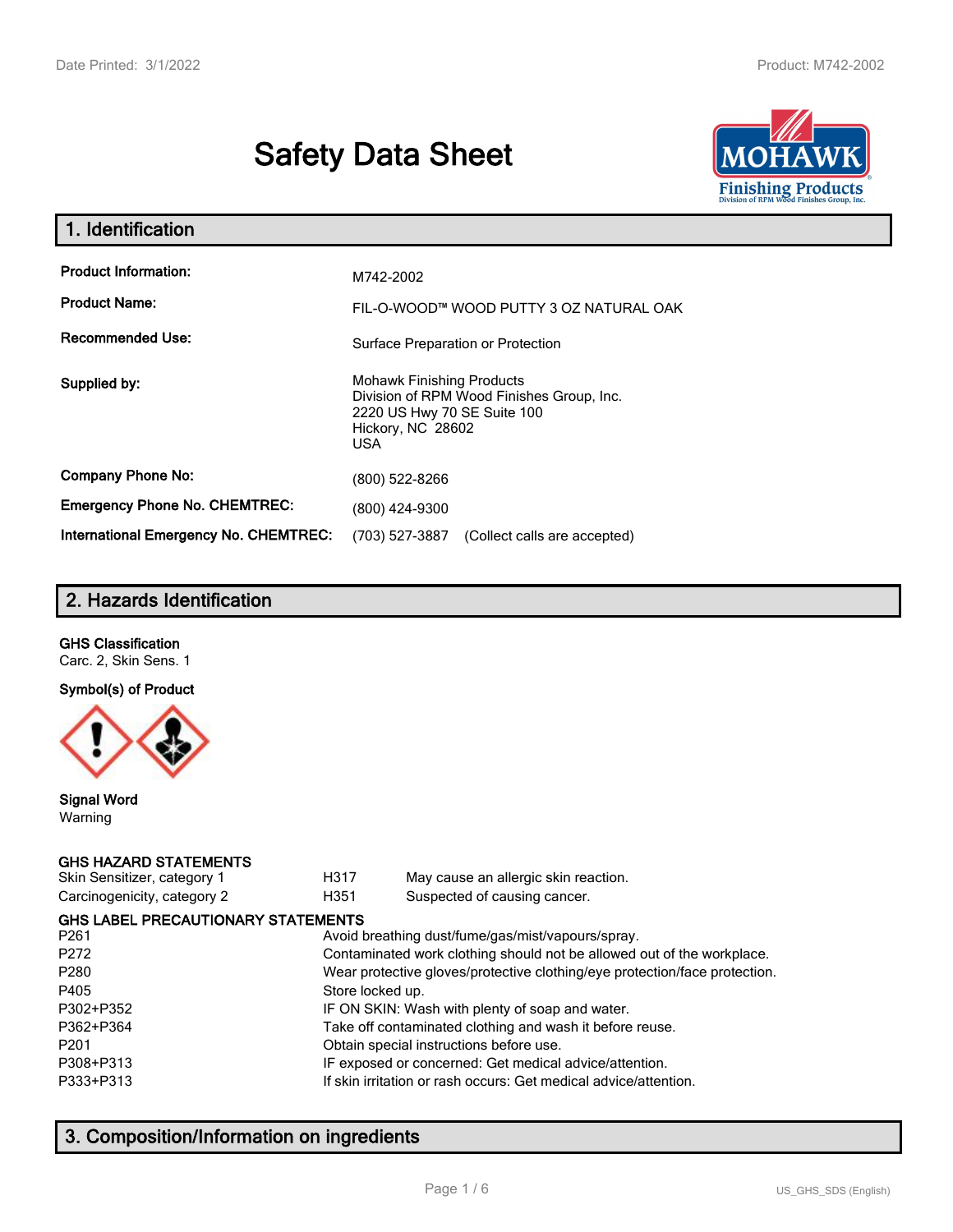$GHS$  Statements No Information<br>H351

H317-318-330-335-351

| <b>Chemical Name</b>                          | CAS-No.    | Wt. %     | <b>GHS Symbols</b>          | <b>GHS</b> |
|-----------------------------------------------|------------|-----------|-----------------------------|------------|
| crystalline silica                            | 14808-60-7 | 25-40     | No Information              | No In      |
| titanium dioxide                              | 13463-67-7 | $01-10$   | GHS08                       | H351       |
| 2.4.5.6-Tetrachloro-1.3-benzenedicarbonitrile | 1897-45-6  | $01 - 10$ | GHS05-GHS06-<br>GHS07-GHS08 | H317       |

The exact percentage (concentration) of ingredients is being withheld as a trade secret.

The text for GHS Hazard Statements shown above (if any) is given in the "Other information" Section.

## **4. First-aid Measures**



FIRST AID - EYE CONTACT: IF IN EYES: Rinse cautiously with water for several minutes. Remove contact lenses, if present and easy to do. Continue rinsing. If eye irritation persists: Get medical advice/attention.

FIRST AID - SKIN CONTACT: IF ON SKIN: Wash with plenty of soap and water. Take off contaminated clothing and wash it before reuse. If skin irritation or rash occurs: Get medical advice/attention.

FIRST AID - INGESTION: IF SWALLOWED: rinse mouth. Do NOT induce vomiting. IF exposed or if you feel unwell: Call a POISON CENTER or doctor/physician.

FIRST AID - INHALATION: IF INHALED: If breathing is difficult, remove victim to fresh air and keep at rest in a position comfortable for breathing. IF exposed or if you feel unwell: Call a POISON CENTER or doctor/physician.

## **5. Fire-fighting Measures**

**SPECIAL FIREFIGHTING PROCEDURES:** This product is not expected to burn under normal conditions of use.

**FIREFIGHTING EQUIPMENT:** None.

## **6. Accidental Release Measures**

#### **ENVIRONMENTAL MEASURES:** No Information

**STEPS TO BE TAKEN IN CASE MATERIAL IS RELEASED OR SPILLED:** Follow personal protective equipment recommendations found in Section VIII. Personal protective equipment needs must be evaluated based on information provided on this sheet and the special circumstances created by the spill including; the material spilled, the quantity of the spill, the area in which the spill occurred, and the training and the expertise of employees in the area responding to the spill. Do not allow the spilled product to enter public drainage system or open waterways.

#### **7. Handling and Storage**



**HANDLING:** Avoid inhalation and contact with eyes, skin, and clothing. Wash hands thoroughly after handling and before eating or drinking.

**STORAGE:** Keep containers closed when not in use. Store in cool well ventilated space away from incompatible materials.

#### **8. Exposure Controls/Personal Protection**

| Ingredients with Occupational Exposure Limits |                         |                       |                     |                         |  |  |
|-----------------------------------------------|-------------------------|-----------------------|---------------------|-------------------------|--|--|
| <b>Chemical Name</b>                          | <b>ACGIH TLV-TWA</b>    | <b>ACGIH-TLV STEL</b> | <b>OSHA PEL-TWA</b> | <b>OSHA PEL-CEILING</b> |  |  |
| crystalline silica                            | $0.025 \,\mathrm{mg/m}$ | N.D.                  | $50 \mu q/m3$       | N.D.                    |  |  |
| titanium dioxide                              | 10 $mq/m3$              | N.D.                  | $15 \text{ mg/m}$   | N.D.                    |  |  |
| 2,4,5,6-Tetrachloro-1,3-                      | N.D.                    | N.D.                  | N.D.                | N.D.                    |  |  |
| benzenedicarbonitrile                         |                         |                       |                     |                         |  |  |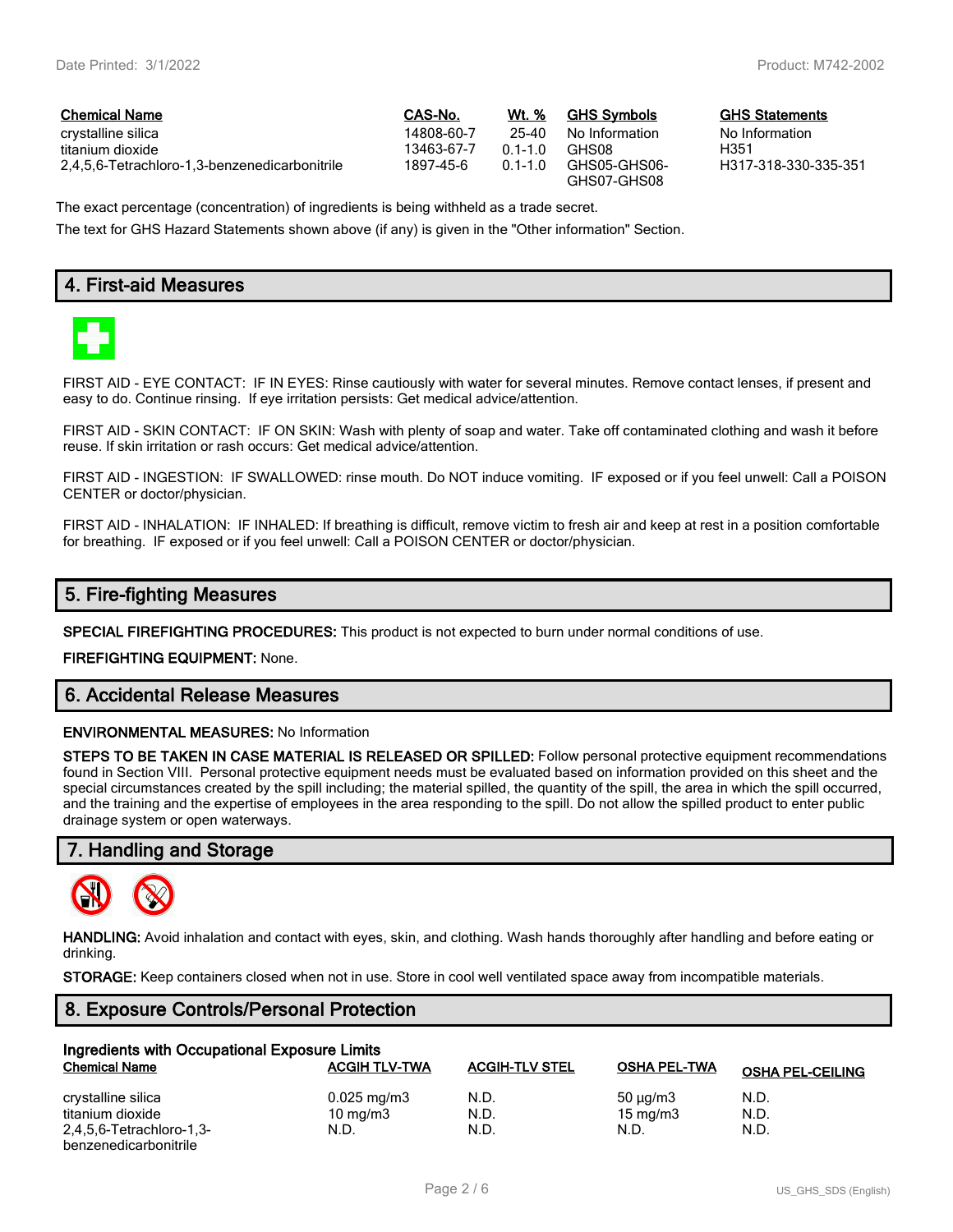#### **Further Advice: MEL = Maximum Exposure Limit OES = Occupational Exposure Standard SUP = Supplier's Recommendation Sk = Skin Sensitizer N.E. = Not Established N.D. = Not Determined**

#### **Personal Protection**



**RESPIRATORY PROTECTION:** Use NIOSH approved respiratory protection.



**SKIN PROTECTION:** Wear chemical resistant footwear and clothing such as gloves, an apron or a whole body suit as appropriate.



**EYE PROTECTION:** Wear chemical-resistant glasses and/or goggles and a face shield when eye and face contact is possible due to splashing or spraying of material.



**OTHER PROTECTIVE EQUIPMENT:** No Information



**HYGIENIC PRACTICES:** It is good practice to avoid contact with the product and/or its vapors, mists or dust by using appropriate protective measures. Wash thoroughly after handling and before eating or drinking.

# **9. Physical and Chemical Properties**

| Appearance:                    | Solid                       | <b>Physical State:</b>                      | <b>LIQUID</b>        |
|--------------------------------|-----------------------------|---------------------------------------------|----------------------|
| Odor:                          | Amine                       | <b>Odor Threshold:</b>                      | Not determined       |
| Density, g/cm3:                | 1.748                       | pH:                                         | 8                    |
| Freeze Point. °F:              | Not determined              | Viscosity:                                  | Not determined       |
| <b>Solubility in Water:</b>    | Not determined              | Partition Coefficient, n-octanol/<br>water: | Not determined       |
| Decomposition temperature, °F: | Not determined              | <b>Explosive Limits, %:</b>                 | Not determined       |
| Boiling Range, °F:             | Not determined              | Flash Point. °F:                            | $>$ 200 $^{\circ}$ F |
| Combustibility:                | Does not support combustion | Auto-Ignition Temperature, °F:              | Not determined       |
| <b>Evaporation Rate:</b>       | Slower than Diethyl Ether   | Vapor Pressure, mmHq:                       | Not determined       |
| <b>Vapor Density:</b>          | Not determined              |                                             |                      |

**N.I. = No Information**

# **10. Stability and reactivity**

**STABILITY:** Stable under normal conditions. **CONDITIONS TO AVOID:** Contact with incompatible materials. **INCOMPATIBILITY:** Acids, Bases, Oxidizing agents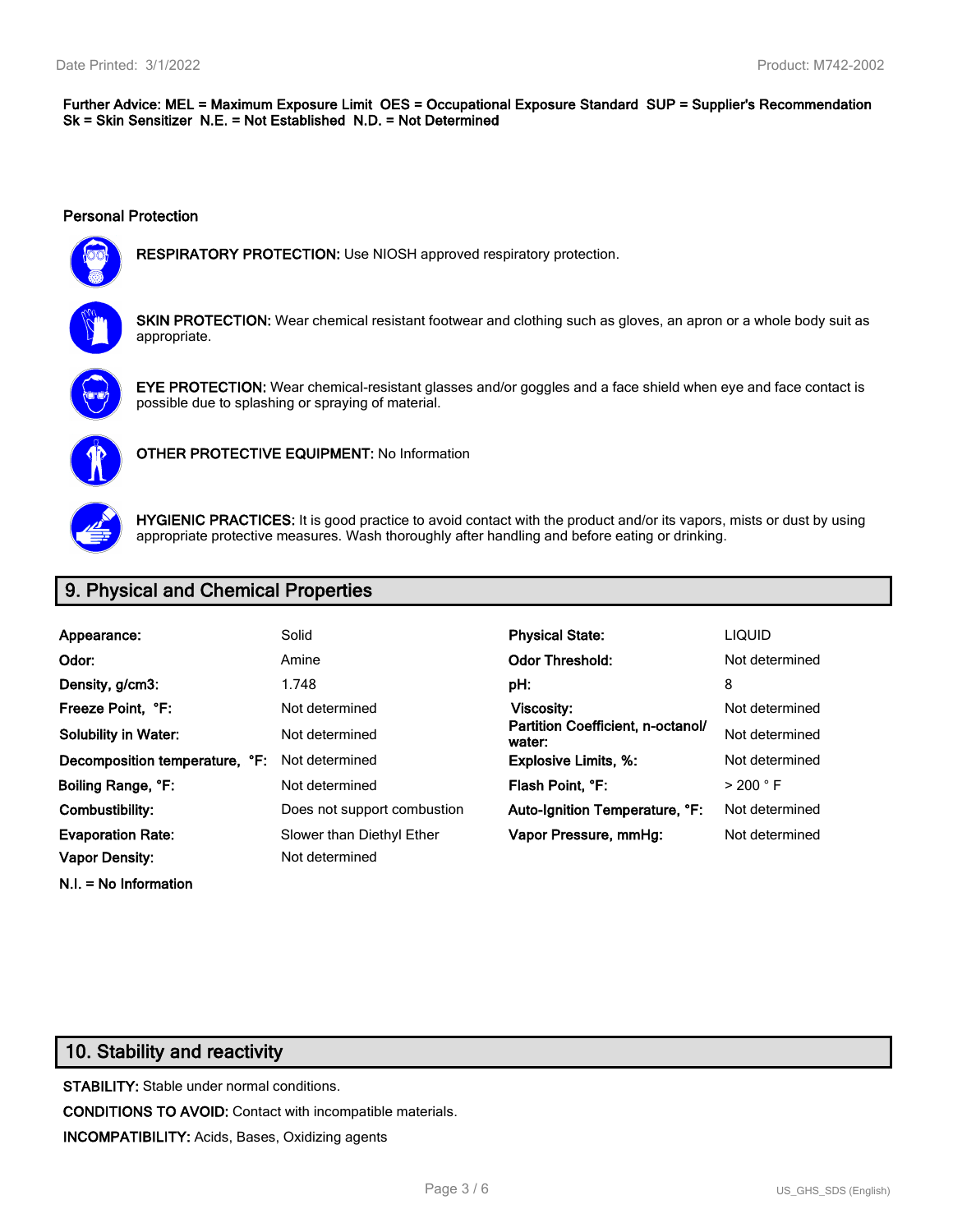#### **HAZARDOUS DECOMPOSITION PRODUCTS:** Not determined.

## **11. Toxicological information**



**Practical Experiences**

**EMERGENCY OVERVIEW:** No Information

**EFFECT OF OVEREXPOSURE - EYE CONTACT:** No Information

**EFFECT OF OVEREXPOSURE - INGESTION:** No Information

**EFFECT OF OVEREXPOSURE - INHALATION:** No Information

**EFFECT OF OVEREXPOSURE - SKIN CONTACT:** No Information

**CARCINOGENICITY:** May cause cancer.

This product contains Titanium Dioxide, which is listed by IARC as possibly carcinogenic to humans (Group 2B). This listing is based on inadequate evidence of carcinogenicity in humans and sufficient evidence in experimental animals. This classification is relevant when exposed to titanium dioxide in dust or powder form only, including cured product that is subject to sanding, grinding, cutting, or other surface preparation activities.

#### **PRIMARY ROUTE(S) OF ENTRY:**

**Skin Contact**

#### **Acute Toxicity Values**

#### **The acute effects of this product have not been tested. Data on individual components are tabulated below**

| CAS-No.    | <b>Chemical Name</b>                          | Oral LD50        | Dermal LD50                      | Vapor LC50   |
|------------|-----------------------------------------------|------------------|----------------------------------|--------------|
| 14808-60-7 | crystalline silica                            | >5000 mg/kg      | >5000 mg/kg                      | >20 mg/l Rat |
| 13463-67-7 | titanium dioxide                              | >10000 mg/kg Rat | $>10000$ mg/kg Rabbit $>20$ mg/l |              |
| 1897-45-6  | 2,4,5,6-Tetrachloro-1,3-benzenedicarbonitrile | >10000 mg/kg Rat | >10000 mg/kg Rabbit 0.1 mg/L Rat |              |

#### **N.I. = No Information**

## **12. Ecological information**

**ECOLOGICAL INFORMATION:** Ecological evaluation of this material has not been performed; however, do not allow the product to be released to the environment without governmental approval/permits.

#### **13. Disposal Information**



**Product**

**DISPOSAL METHOD:** Waste from this material may be a listed and/or characteristic hazardous waste. Dispose of material, contaminated absorbent, container and unused contents in accordance with local, state, and federal regulations.

**STEPS TO BE TAKEN IN CASE MATERIAL IS RELEASED OR SPILLED:** Follow personal protective equipment recommendations found in Section VIII. Personal protective equipment needs must be evaluated based on information provided on this sheet and the special circumstances created by the spill including; the material spilled, the quantity of the spill, the area in which the spill occurred, and the training and the expertise of employees in the area responding to the spill. Do not allow the spilled product to enter public drainage system or open waterways.

## **14. Transport Information**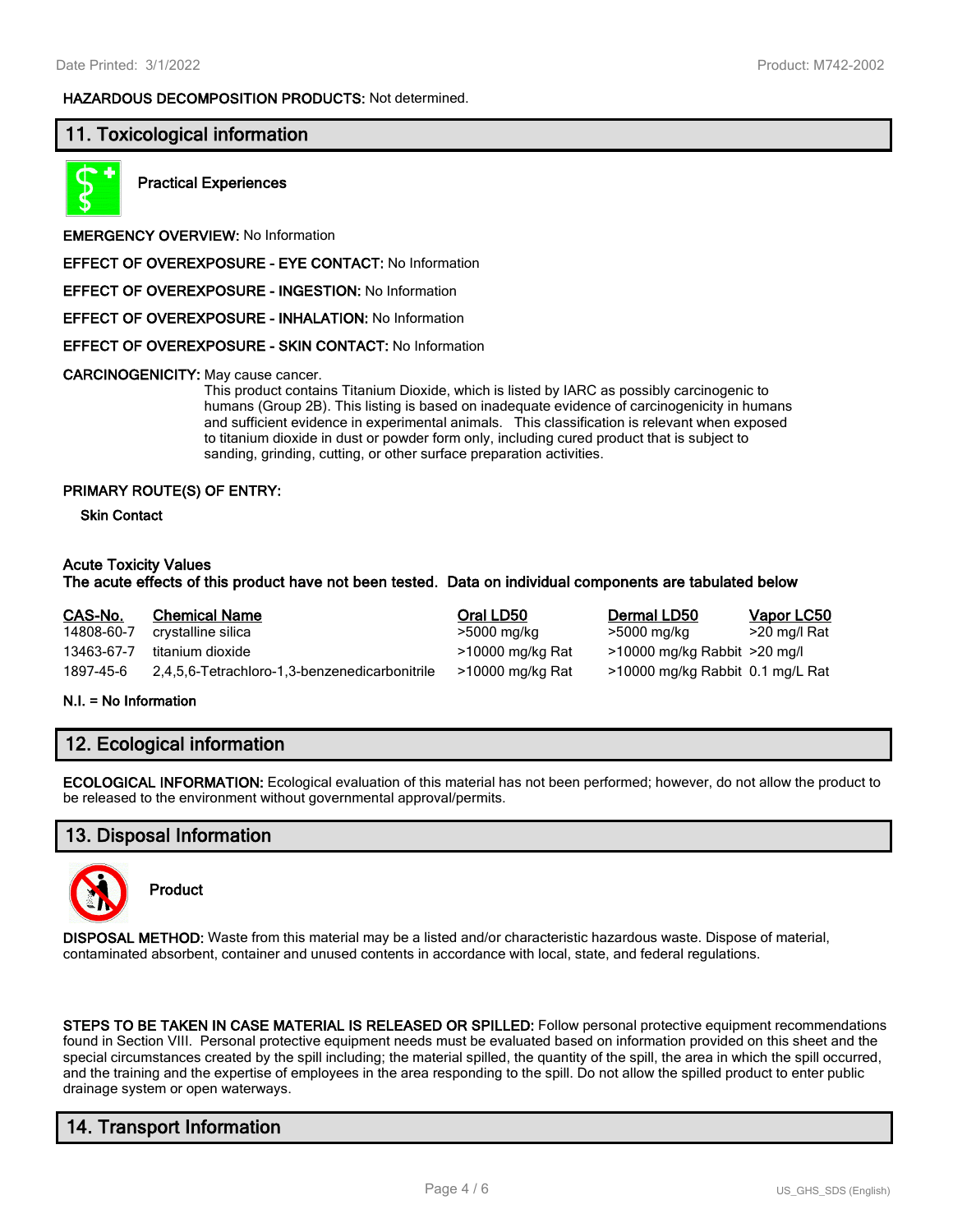#### **SPECIAL TRANSPORT PRECAUTIONS:** No Information

| DOT:  | NOT RESTRICTED |
|-------|----------------|
| IATA: | NOT RESTRICTED |
| IMDG: | NOT RESTRICTED |

# **15. Regulatory Information**

## **U.S. Federal Regulations:**

## **CERCLA - SARA Hazard Category**

This product has been reviewed according to the EPA 'Hazard Categories' promulgated under Sections 311 and 312 of the Superfund Amendment and Reauthorization Act of 1986 (SARA Title III) and is considered, under applicable definitions, to meet the following categories:

Acute Health Hazard, Chronic Health Hazard

#### **SARA SECTION 313**

This product contains the following substances subject to the reporting requirements of Section 313 of Title III of the Superfund Amendment and Reauthorization Act of 1986 and 40 CFR part 372:

| <b>Chemical Name</b>                          | CAS-No.   | Wt. % |
|-----------------------------------------------|-----------|-------|
| 2,4,5,6-Tetrachloro-1,3-benzenedicarbonitrile | 1897-45-6 | 0.38  |

#### **TOXIC SUBSTANCES CONTROL ACT**

This product contains the following chemical substances subject to the reporting requirements of TSCA 12(B) if exported from the United States:

| Chemical Name     | CAS-No.   |
|-------------------|-----------|
| 2-ethoxyethanol   | 110-80-5  |
| 2-methoxy ethanol | 109-86-4  |
| lead              | 7439-92-1 |
| acetaldehyde      | 75-07-0   |

## **U.S. State Regulations:**

## **CALIFORNIA PROPOSITION 65**



WARNING: Cancer and Reproductive Harm - www.P65Warnings.ca.gov.

Crystalline Silica, Cancer, 31.9104% Ethylene Glycol, Reproductive Harm, 0.0003%